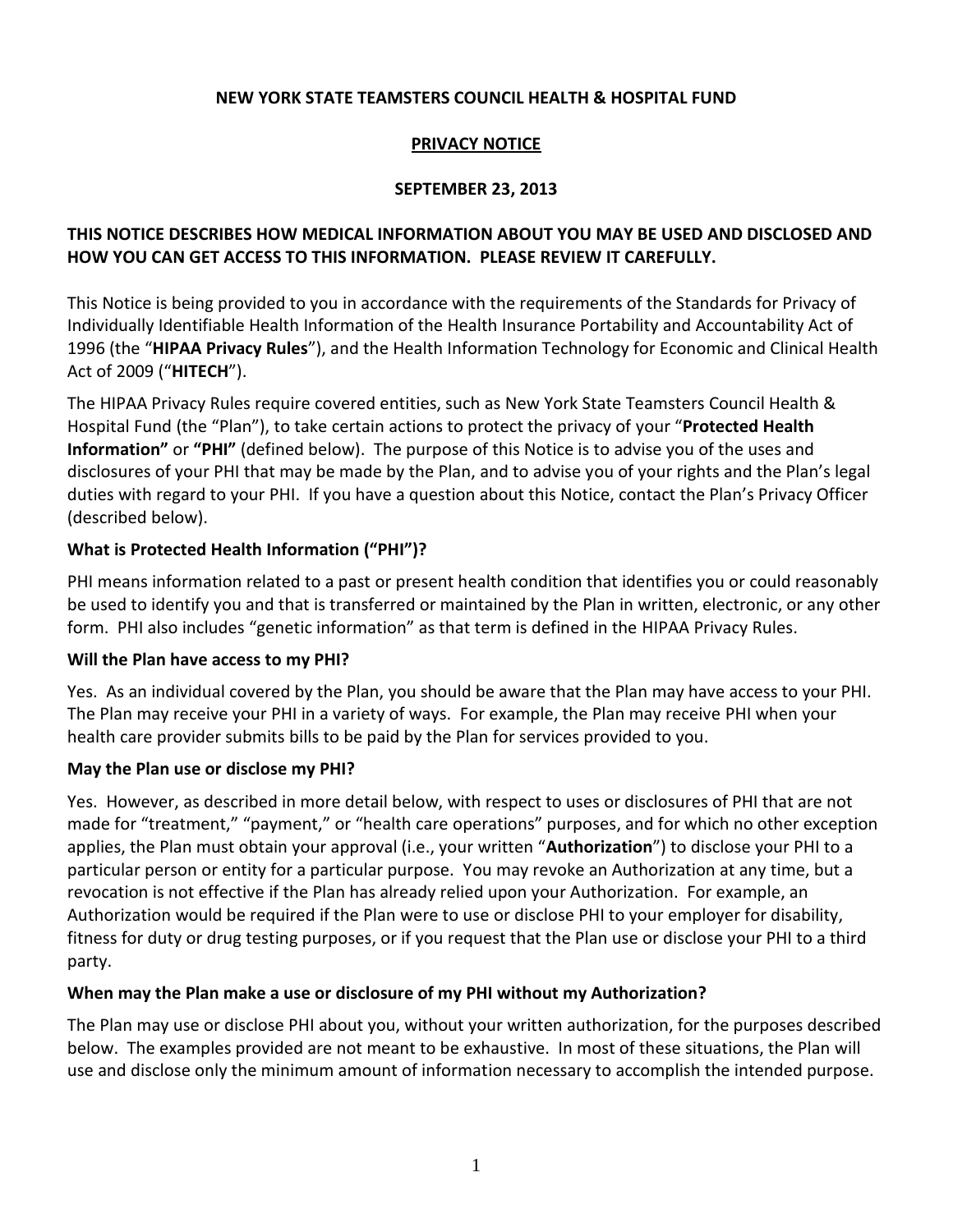Treatment: Treatment means the provision, coordination, or management of health care and related services by health care providers, including the coordination or management of health care with the Plan. For example, the Plan may use or disclose your PHI in order to make pre-authorization decisions.

Payment: Payment means activities undertaken by the Plan to determine or fulfill its responsibility for coverage and provision of benefits under the Plan. Examples of when the Plan might use or disclose PHI for payment purposes include disclosures to facilitate the payment of claims made on the Plan by health care providers, the Plan's activities to obtain or provide reimbursement for the provision of health care, or the Plan's activities in collecting premiums.

Health Care Operations: The term "health care operations" means those other functions and activities that the Plan performs in connection with providing health care benefits. For example, the Plan may use or disclose PHI for business administration or business planning purposes, to assess compliance with applicable law or to ensure proper record-keeping and accounting procedures. Although underwriting is generally permitted under the definition of "health care operations," the Plan may not (even with your Authorization) use or disclose PHI that is "genetic information" as that term is defined in the HIPAA Privacy Rules for "underwriting purposes" as that term is defined in the HIPAA Privacy Rules. The term "underwriting purposes" generally refers to activities associated with determining eligibility for benefits or coverage, determining deductibles or other cost-sharing mechanisms, the computation of premiums or contribution amounts, and other activities relating to the creation, renewal or replacement of a health insurance contract or health insurance benefits.

Plan Sponsor: The Plan may disclose PHI to the Board of Trustees of the New York State Teamsters Council Health & Hospital Fund (the "Board"), such as for making claims and appeals determinations, obtaining premium bids for group insurance coverage or for modifying or amending the Plan or the benefits provided under the Plan. The Board, in its capacity as the Plan sponsor, has certified to the Plan that it will protect your health information and that it has amended the Plan documents to reflect its obligation to protect your health information.

Required by Law: The Plan may use or disclose PHI to the extent such disclosure is required by law.

National Security: The Plan may disclose PHI to authorized federal officials for the conduct of lawful intelligence, counter-intelligence, and other national security activities and for the provision of protective services to the President and other officials.

Judicial and Administrative Proceedings: The Plan may disclose PHI in response to an order of a court or administrative tribunal. The Plan may also disclose PHI in response to a subpoena, discovery request, or other lawful process if satisfactory assurances are provided showing efforts have been made to inform you of the request or to obtain a qualified protective order, which will provide certain confidentiality protections for the PHI. The plan may use and disclose PHI for litigation to which it is a party.

Law Enforcement: The Plan may disclose PHI, subject to specific limitations, for certain law enforcement purposes, including: in response to legal process or as otherwise required by law, to identify or locate a suspect, fugitive, material witness, or missing person; to provide requested information about the victim of a crime; to alert law enforcement that a person may have died as a result of a crime; and to report a crime that has occurred on the Plan's premises.

Public Health Activities: The Plan may use or disclose PHI for certain public health activities, including to report to the appropriate authority: information to prevent or control disease, injury, or disability; births and deaths; information concerning quality, safety, or effectiveness of projects or activities regulated by the FDA; and recalls of products that may be in use.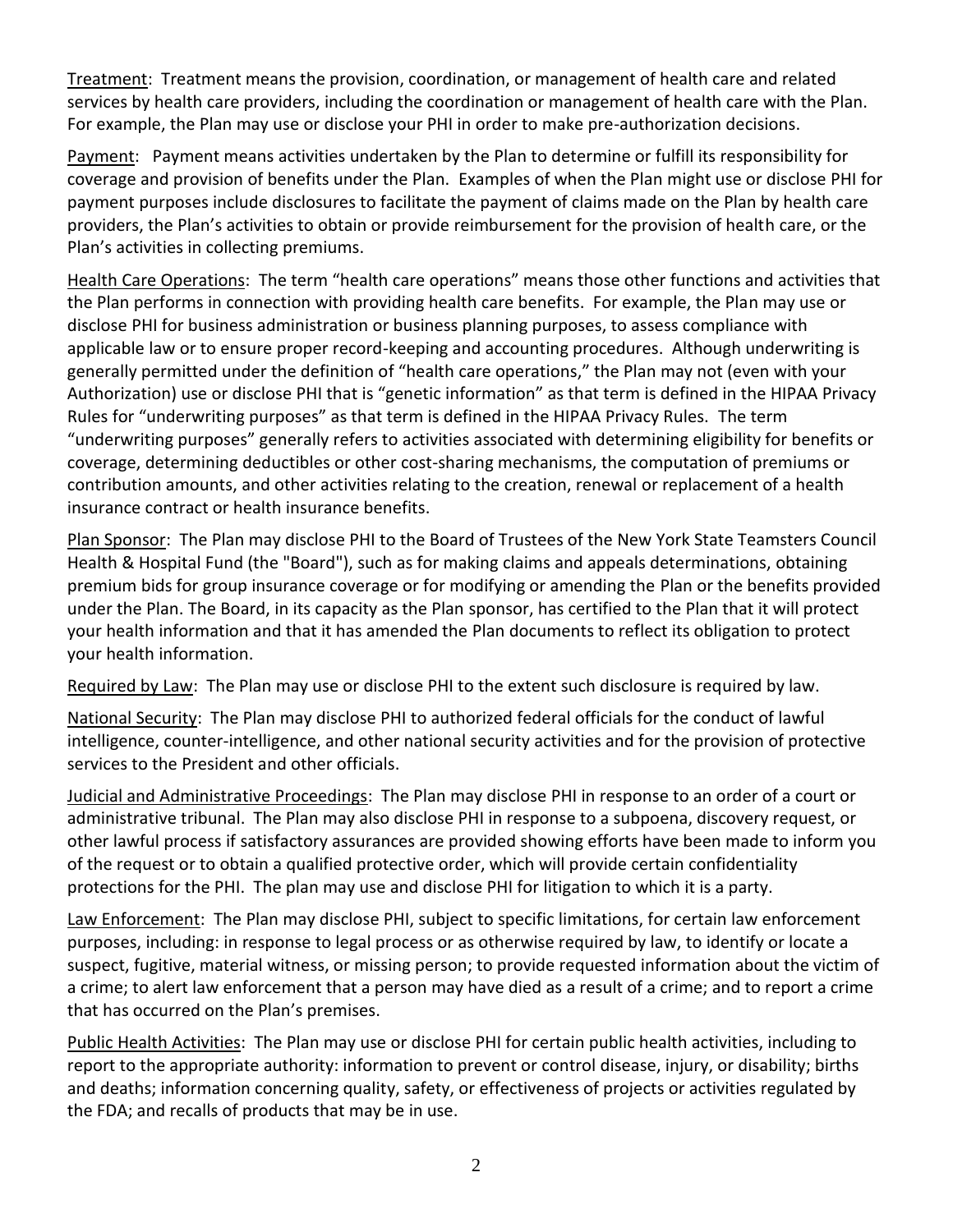Abuse, Neglect, or Domestic Violence: The Plan may disclose PHI to an appropriate government agency if it believes it is related to child abuse or neglect. The Plan may also disclose PHI to an appropriate government agency if it believes an individual has been a victim of abuse, neglect, or domestic violence: (a) to the extent (i) such disclosure is required by law; (ii) the individual agrees, or (iii) such disclosure is necessary to prevent serious harm to the individual or another victim; or (b) the individual is unable to agree due to incapacity, it received assurances that the disclosure will not be used against the individual and is necessary for immediate law enforcement activities.

Health Oversight Activities: The Plan may disclose PHI to governmental health oversight agencies for activities authorized by law, such as audits, investigations, inspections, licensure, and disciplinary actions or other proceedings, actions, or similar oversight activities.

Coroners, Medical Examiners, and Funeral Directors: The Plan may disclose PHI to a coroner or medical examiner to identify a deceased person, determine a cause of death, or permit the coroner or medical examiner to fulfill other duties authorized by law. The Plan may disclose PHI to funeral directors as necessary to carry out their duties.

Organ Donation: If applicable, the Plan may use or disclose PHI to organ procurement organizations or other entities engaged in the procurement, banking, or transplantation of cadaveric organs, eyes, or tissue.

Research: The Plan may use or disclose PHI for limited research purposes.

Threat to Health or Safety: The Plan may use or disclose PHI to avert or lessen a serious threat to your health or safety or the health or safety of others.

Workers Compensation: The Plan may disclose PHI as authorized by and to comply with the laws and requirements of workers' compensation and other similar programs.

Military: If you are in the military, the Plan may disclose PHI as required by military command authorities.

Custody of Law Enforcement: The Plan may disclose PHI for the health and safety of an individual in the lawful custody of law enforcement or for the safety, security, or good order of the correctional institution.

Personal Representatives: Your health information may be disclosed to people you have authorized or people who have the right to act on your behalf. Examples of personal representatives are parents for unemancipated minors, and those who hold Powers of Attorney for adults.

### **May the Plan make any other disclosures of my PHI without my written authorization?**

The Plan may use and disclose PHI as described below, without your written authorization, unless you object.

Persons Involved in Your Health Care/Payment for Care: The Plan may disclose PHI to a family member, relative, close friend, or other person identified by you who is involved in your health care or the payment for your health care. The Plan will limit the disclosure to the PHI relevant to that person's involvement in your health care or payment for your health care.

Notification: The Plan may use or disclose PHI to notify or assist in notifying a family member, personal representative, or other person responsible for your care of your location, general condition, or death. This includes the disclosure of PHI to a disaster relief agency to assist in notifying family members.

### **When is an Authorization required for a use or disclosure of my PHI?**

Other uses and disclosures of your PHI that are not described in this Notice will be made only with your written authorization. Generally, the Plan will need to obtain your authorization for uses and disclosures relating to marketing and receiving remuneration for your PHI (as described below). You may revoke your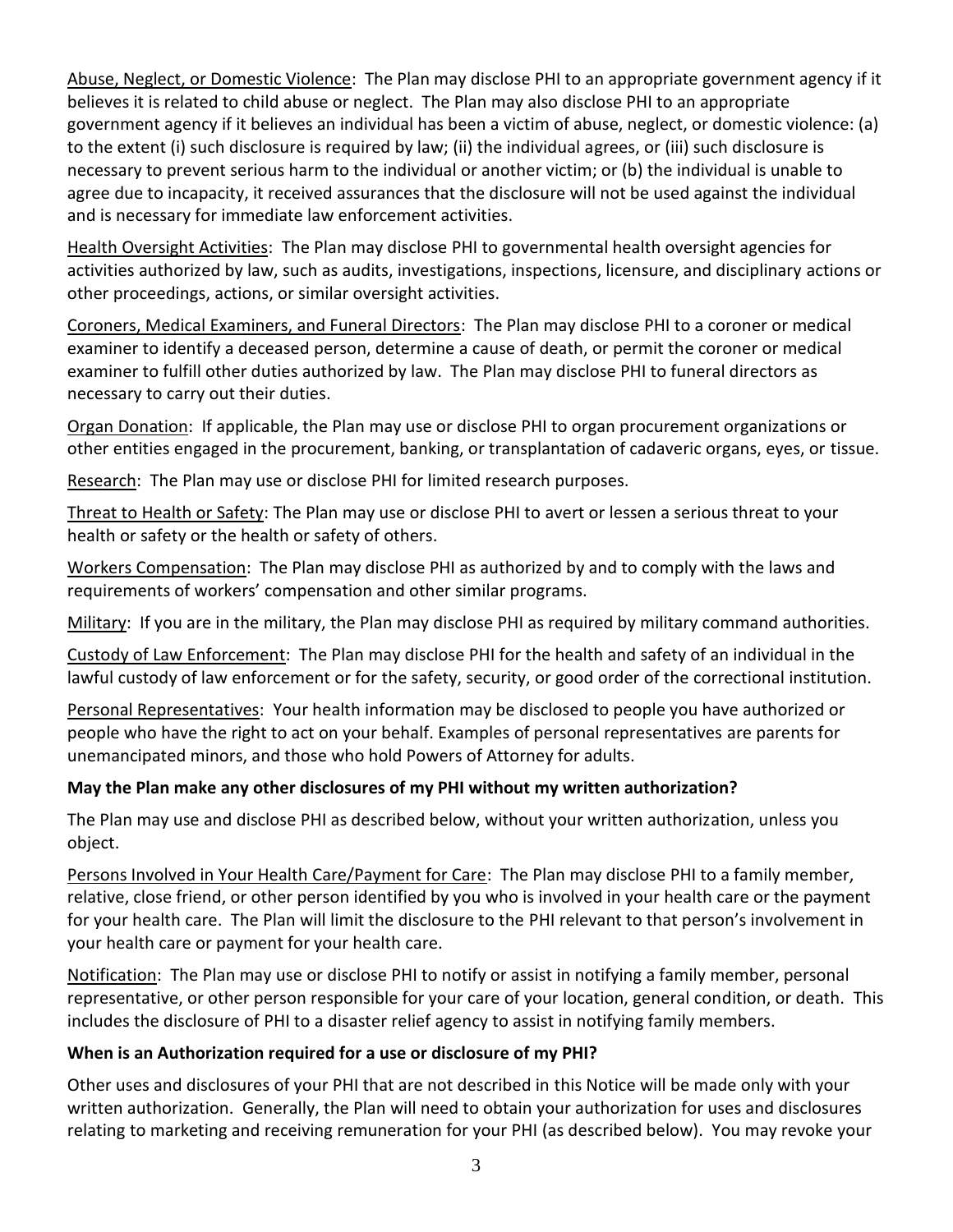authorization at any time by submitting a written revocation to the Privacy Officer identified below, except to the extent that the Plan has taken action in reliance on your authorization.

# **Will the Plan use or disclose my PHI for marketing, fundraising or other similar purposes?**

While the Plan does not anticipate using or disclosing your PHI for marketing, fundraising or other similar purposes, under the HIPAA Privacy Rules, as amended by the HITECH Act, the Plan may make certain of such uses or disclosures with your Authorization, unless the Plan communicates with you face-to-face or provides you with some promotional gift of nominal value, in which case your Authorization would not be required.

# **Do I have the right to request additional restrictions on the uses or disclosures of my PHI?**

Yes. You have the right to request additional restrictions relating to the Plan's use or disclosure of your PHI beyond those otherwise required under the HIPAA Privacy Rules; however, the Plan is not required to agree to your request. If you would like to make such a request, please contact the Plan's Privacy Officer.

# **May I request that certain communications of my PHI be made to me at alternate locations or by alternative means?**

Yes. The Plan may communicate your PHI to you in a variety of ways, including by mail or telephone. If you believe that the Plan's communications to you by the usual means will endanger you and you would like the Plan to make its communications that involve PHI to you at an alternate location, you may contact the Plan's Privacy Officer to obtain the appropriate request form. The Plan will only accommodate reasonable requests, and may require (i) information as to how payment will be handled, and/or (ii) a written statement that all or part of the PHI to which your request relates could endanger you.

## **Do I have the right to obtain access to my PHI?**

Generally, yes. You have the right to request and obtain access to your PHI maintained by the Plan unless an exception applies. The Plan may deny you access to your PHI if the information is not required to be accessible under the HIPAA Privacy Rules or other applicable law. For example, you do not have a right to access information complied by the Plan in anticipation of, or for use in, a civil, criminal or administrative proceeding.

The Plan may charge you a reasonable, cost-based fee for copying as well as any postage costs and costs associated with preparing an explanation or summary of the PHI necessary to adequately respond to your request. If you would like to request access to your PHI, please notify the Plan's Privacy Officer.

# **Do I have the right to request an amendment to my PHI?**

Yes. You have the right to request that the Plan amend your PHI. The Plan reserves the right to deny or partially deny requests for amendments that are not required to be granted under the HIPAA Privacy Rules. For example, the Plan may deny a request for amendment when the PHI at issue is accurate and complete or if the Plan is not the creator of the PHI. If you would like to request an amendment of your PHI, please notify the Plan's Privacy Officer.

# **Do I have the right to an accounting of disclosures of my PHI made by the Plan?**

Yes. You have the right to request and obtain an accounting of certain disclosures the Plan has made of your PHI. The Plan is not required to account for all uses and disclosures of PHI that the Plan makes. For example, the Plan is not required to provide an accounting for disclosures made for "treatment," "payment," or "health care operations" purposes, or for disclosures made to you or with your Authorization. Additionally, the Plan reserves the right to limit its accountings to disclosures made after the later of the Plan's effective date or compliance date of the HIPAA Privacy Rules, and within a certain